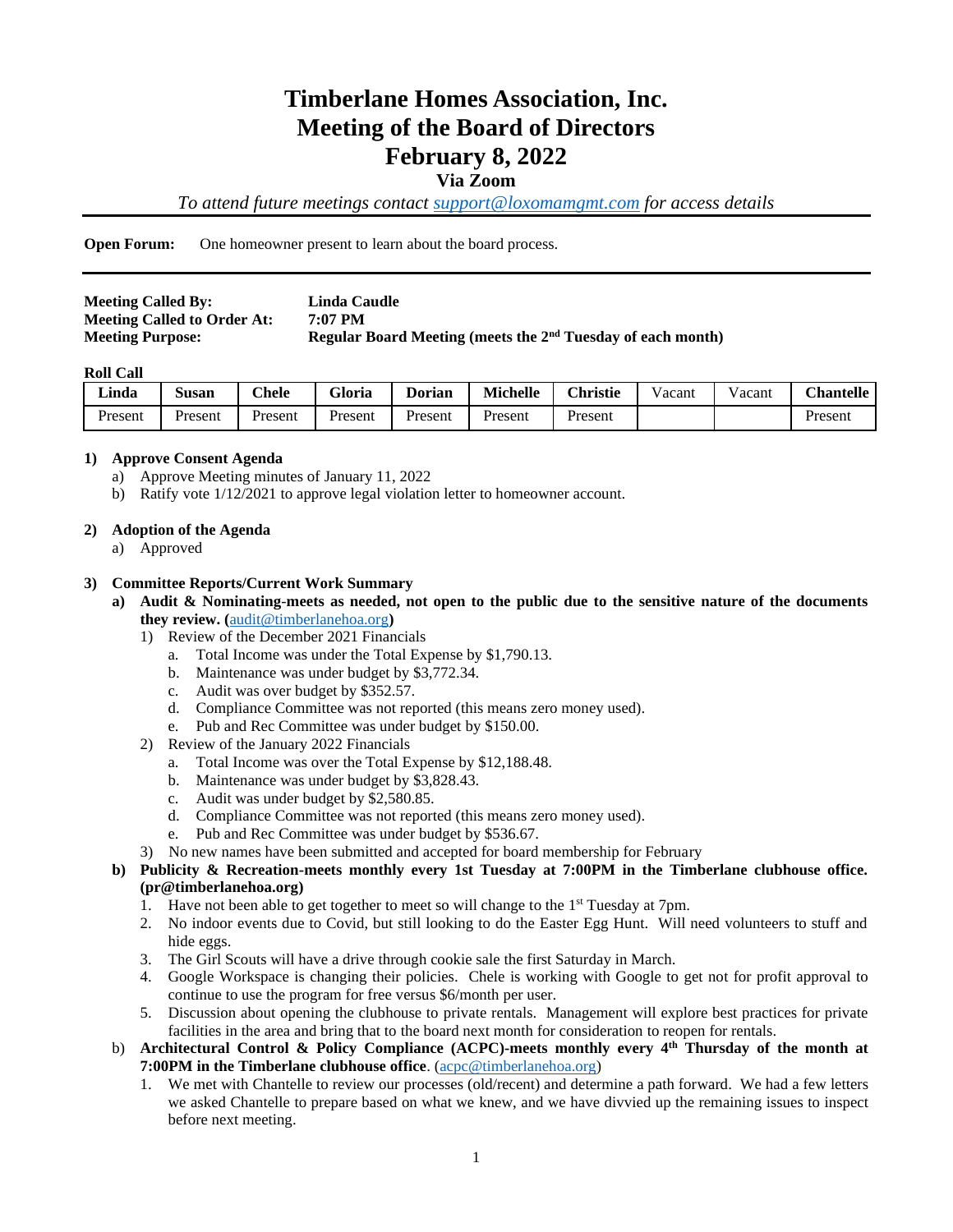- 2. We have a quote to replace boulders that have been moved, and place boulders by homeowner request. It is \$900 plus tax which may be less once final moves are determined.
- c) **Maintenance & Pool**-**meets as needed. (**[maintenance@timberlanehoa.org](mailto:maintenance@timberlanehoa.org)**)** 
	- 1. Put the pool room supplies and furniture back and threw away old and unnecessary items.
	- 2. Will need to remove the desktop items when the vendor comes back to lower the desk.

#### **4) Treasurers Report**

a) See attachment 1

#### **5) Unfinished Business:**

- a) FDIC limit discussion. FDIC only insures up to \$250,000 per institution. Using an ICS sweep program will allow for any amounts over \$250,000 to be moved to a new banking institution to maintain insurability of all funds. The sweeped amount is still fully available to the Association but insured against bank failure.
- b) Discussed Eagle Asphalt Sealcoating meeting about reworking the asphalt walking paths. The work is so diverse location by location that they are unable to give a concrete number for the full project. The current bid is for replacing asphalt in six locations. He is bidding the project division by division since it is so labor intensive with the goal of removing the asphalt and replacing it with gravel for ease of maintenance. Board will walk and recommend updated scope for Chantelle to get updated quote.

#### **6) New Business:**

a) Reviewed proposal from CatchAll to clean drains and culdesac mud at place of flooding.

#### **7) Association Manager's Report:**

a) Bulk rate lien filing issue in process. No update to discuss during executive session.

#### **8) Table of Motions**

**Motion 1:** Approval of Consent Agenda

Motion by: Linda

| Linda | <b>Chele</b>         | Susan                      | Gloria | $\blacksquare$<br>Dorian | <b>Michelle</b> | <b>Christie</b> |  |
|-------|----------------------|----------------------------|--------|--------------------------|-----------------|-----------------|--|
| Y es  | $\mathbf{v}$<br>Y es | $\mathbf{v}$<br><b>Yes</b> | Yes    | $\mathbf{v}$<br>Y es     | Y es            | Yes             |  |

**Motion 2:** Approve quote, not to exceed \$1,000 from Cedar County Landscaping for boulder movement.

|       | $\gamma$ nd.<br>Susan |       |        |               |                 |                 |  |
|-------|-----------------------|-------|--------|---------------|-----------------|-----------------|--|
| Linda | <b>Chele</b>          | Susan | Gloria | <b>Dorian</b> | <b>Michelle</b> | <b>Christie</b> |  |
| Yes   | Yes                   | Yes   | Yes    | Yes           | Yes             | Yes             |  |

**Motion 3:** Approve implementation of the ICS program as presented by Alliance Associate Bank and transfer 50,000 to said account to maintain FDIC insurance.

Motion by: Chele

|              | $\gamma$ nd. | Dorian       |        |               |                 |                 |  |
|--------------|--------------|--------------|--------|---------------|-----------------|-----------------|--|
| <b>Linda</b> | $C$ hele     | <b>Susan</b> | Gloria | <b>Dorian</b> | <b>Michelle</b> | <b>Christie</b> |  |
| Yes          | Yes          | Yes          | Yes    | Yes           | Yes             | Yes             |  |

**Motion 4:** Approve Catchall Cul-de-sac Cleaning bid in the amount of \$5,720

Motion by: Chele

| $2nd$ : Christie |
|------------------|
|                  |

| Linda | <b>Chele</b> | $\sim$<br>Susan | Gloria           | <b>Dorian</b>        | Michelle | <b>Christie</b> |  |
|-------|--------------|-----------------|------------------|----------------------|----------|-----------------|--|
| Yes   | $v_{es}$     | Yes             | <b>T</b><br>Y es | $\mathbf{v}$<br>Y es | Yes      | Yes             |  |

**Meeting adjourned at 8:57PM**

*Attachment 1 – Treasurers Report*

### **February Treasurer's Report Month of December 2021 Balances**